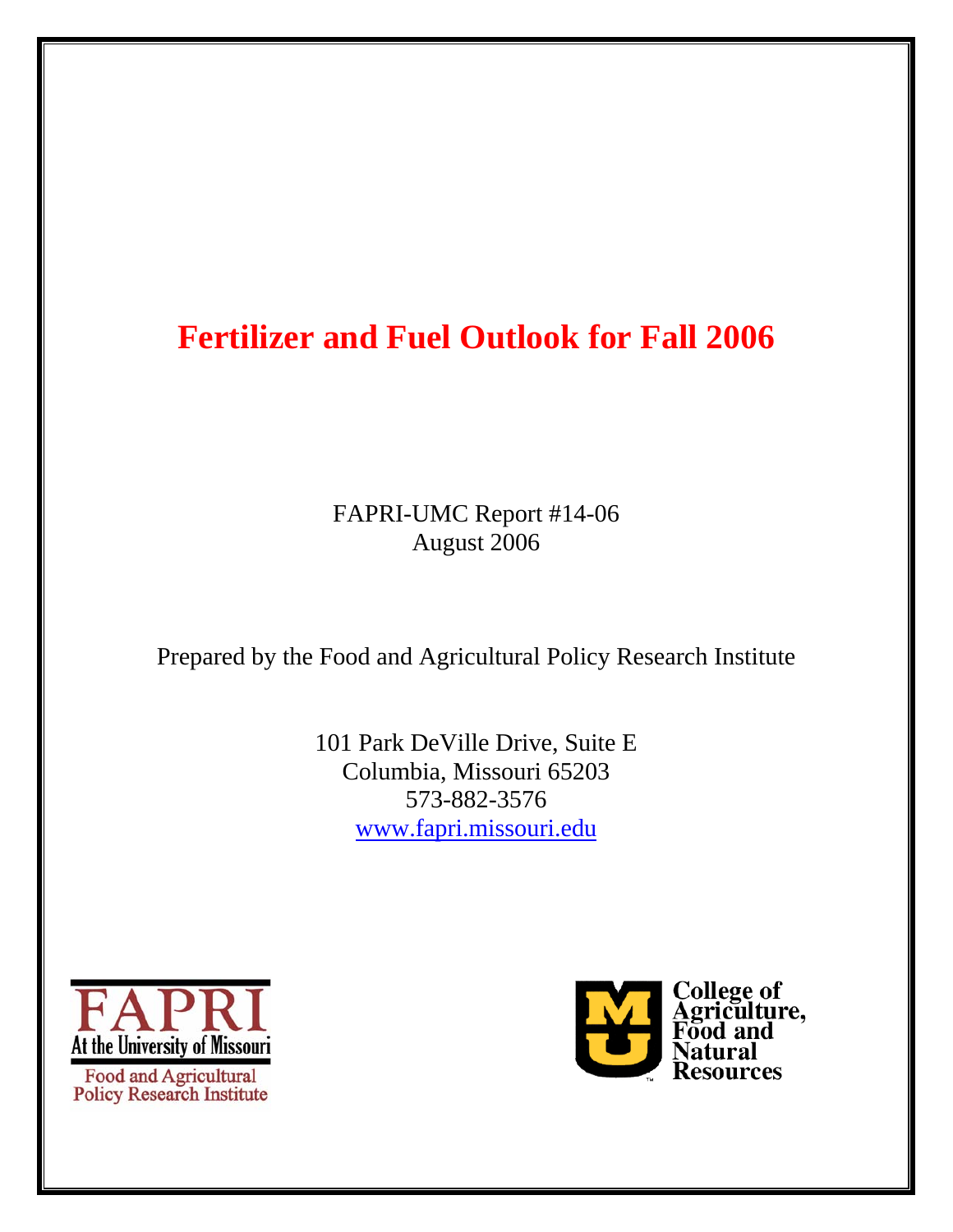Published by the Food and Agricultural Policy Research Institute (FAPRI), University of Missouri-Columbia, 101 Park DeVille Drive, Suite E, Columbia, MO 65203, August 2006.

http://www.fapri.missouri.edu

Material in this publication is based upon work supported by the Cooperative State Research, Education, and Extension Service, U.S. Department of Agriculture.

Any opinions, findings, conclusions, or recommendations expressed in this publication are those of the authors and do not necessarily reflect the view of the U.S. Department of Agriculture.

Permission is granted to reproduce this information with appropriate attribution to the Food and Agricultural Policy Research Institute.

The University of Missouri is non-discriminatory relative to race, religion, color, national origin, sex, sexual orientation, age, disability or status as a Vietnam-era veteran. Any person having inquiries should contact Human Resource Services, University of Missouri-Columbia, 130 Heinkel Building, Columbia, MO 65211, (573) 882-4256.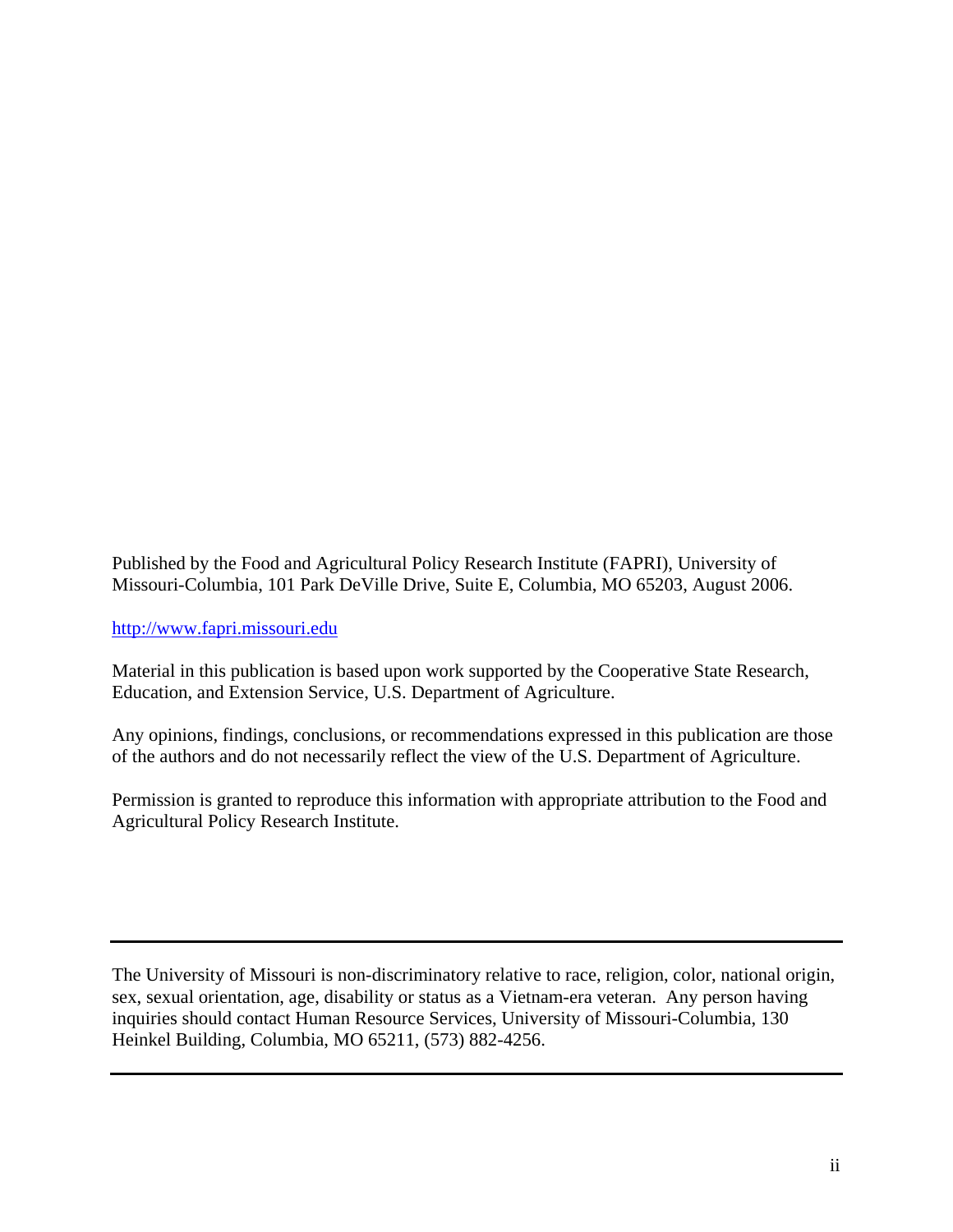# **Introduction**

On the eve of harvest for 2006, agricultural producers around the country are keeping a close eye on the weather, the cash and futures market, and potential yields. In addition, the continued pressure of diesel and other energy related input costs are causing concern for many with respect to profit margins for 2006.

This fall outlook summarizes energy related costs for 2006 and provides insight into anticipated costs for 2007. For 2006 the agricultural sector is looking at a fourth consecutive year of double-digit percentage increases in diesel costs for harvesting and hauling as well as increases for propane and electricity costs for drying grain.

## **Fuel Impacts**

FAPRI analysis would indicate the prices paid by producers for fuel for 2006 will be more than ten percent above 2005 prices and will be double the level experienced in 2002. Higher fuel costs are impacting many business sectors and agriculture is no exception. In fact, each stage of the production



process for agriculture is heavily impacted by increases in fuel prices. Producers were faced with diesel prices for spring planting that were substantially higher than costs experienced in recent history, as depicted in Figure 1.

With farm diesel prices anticipated to hover in the \$2.60 to \$2.70 per gallon range throughout fall harvest, no immediate relief is evident. Approximately 60 percent of the fuel costs associated with corn production result from fuel used to harvest the crop, which places producers in a tight spot when prices spike or remain high around harvest time. Based on USDA cost of production data, direct fuel costs comprise 14% to 21% of the variable costs of production for most major crops. Livestock producers are also facing increased fuel costs for hauling livestock and other transportation related activities.

### **Natural Gas and Propane Impacts**

Increases in natural gas costs are expected to be felt by producers this fall and into next spring. A milder winter this past year has been offset by a hotter summer, increasing electricity and natural gas demands. 2006 natural gas costs are anticipated to be approximately 10% above costs experienced in 2005. In combination with the past four years this increase results in natural gas prices that are 70% higher than in 2002. Over 80% of the cost of ammonia, and thus most nitrogen fertilizers, is directly related to these natural gas price increases. The current outlook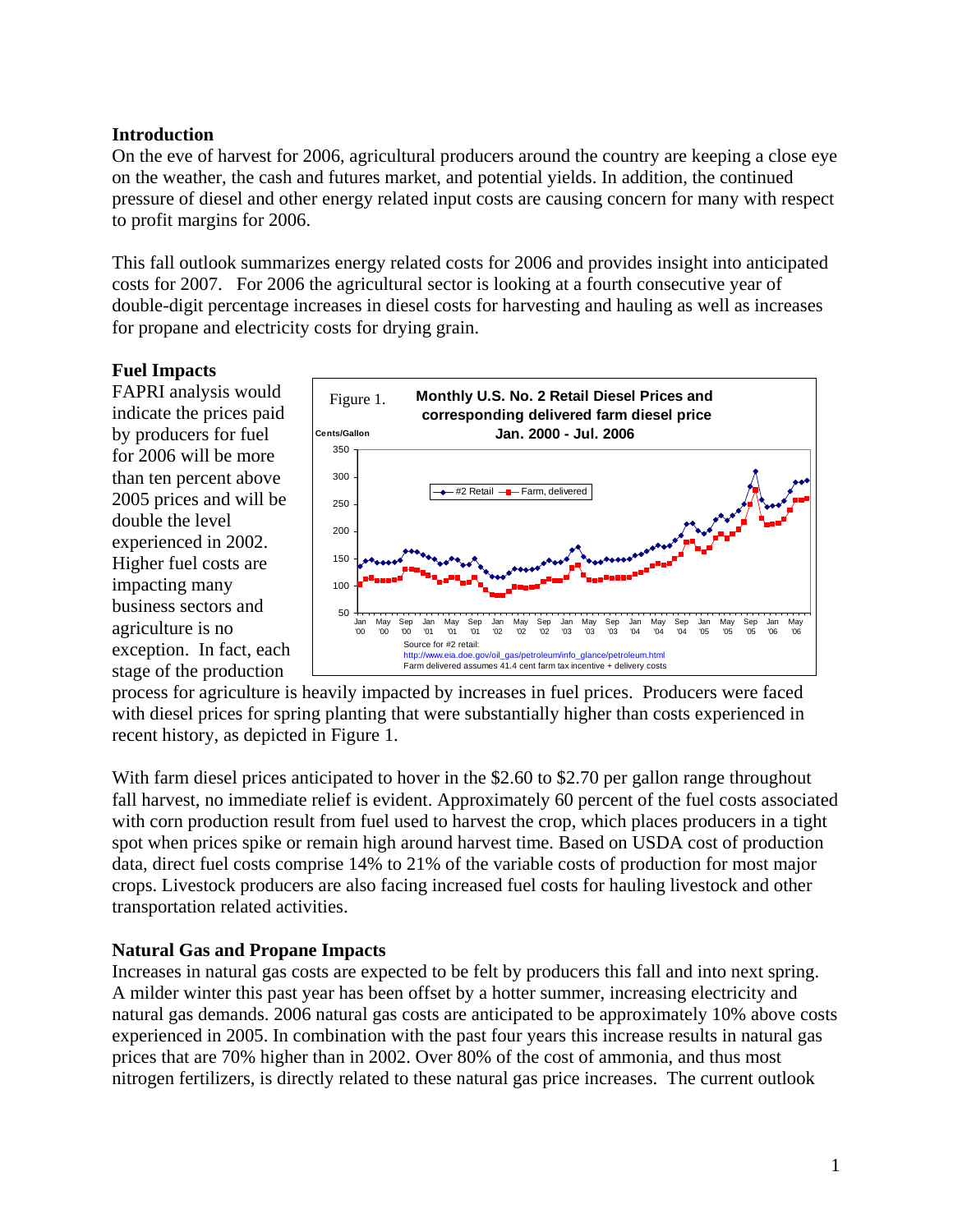for natural gas prices for 2007 would indicate a slight decline. Current anhydrous ammonia costs are in the \$435 to \$450/ton range and are holding relatively steady to slightly lower than last year. The cost of drying grain will also be slightly more expensive for producers this fall as propane prices are running 10 to 20 cents per gallon above 2005.

# **Costs of Production**

Fuel and fertilizer increases are primary contributors to increases in variable costs of production for 2006. However, additional cost increases associated with seed, chemicals, building materials, and machinery are also expected to impact producers throughout the remainder of 2006 and into 2007. For 2007, variable costs are expected to remain constant to slightly lower for most major crops as relief is expected in a majority of the energy related markets.

| .<br>Lapected merchasts in City, variable costs of progression for major crops |           |                 |           |               |                  |
|--------------------------------------------------------------------------------|-----------|-----------------|-----------|---------------|------------------|
|                                                                                | Corn      | <b>Soybeans</b> | Wheat     | <b>Cotton</b> | <b>Rice</b>      |
| 2005                                                                           | \$24/acre | \$8/acre        | \$10/acre | \$25/acre     | \$48/acre        |
| 2006                                                                           | \$18/acre | \$7/acre        | \$7/acre  | \$18/acre     | \$30/acre        |
| 2 Yr. Total                                                                    | \$42/acre | \$15/acre       | \$17/acre | \$43/acre     | <b>\$78/acre</b> |

#### **Table 1 – Expected increases in U.S. variable costs of production for major crops**

Table 1 provides an overview of the expected two-year impact on variable costs per acre of rising input costs. The current outlook for 2007 indicates variable costs should be flat to slightly declining as lower fuel, natural gas, and fertilizer prices are anticipated. This is supported by the short-term August 2006 outlook provided by the Energy Information Administration (EIA) and by futures markets and spot cash markets. However, the volatility of energy related markets will continue to be a concern in the coming months and could alter the outlook for 2007. In addition, the actual costs experienced by individual producers can vary from the U.S. average considerably, offering the opportunity for efficiencies to be gained.

### **Short-term outlook**

The outlook for 2007 is expected to be somewhat more positive for agricultural producers with respect to input costs. Energy related costs are not expected to increase in 2007 and slight declines are anticipated, as supported by EIA. With that said, however, the next five to ten year outlook does not suggest producers will see input prices experienced in 2002 any time in the near future.

Barring price spikes resulting from natural disasters and political unrest in OPEC producing nations, 2007 should be the beginning of a gradual moderation in energy related resources. A continued focus on energy conservation and alternative energy resources should provide additional support to this moderation.

### **Summary**

Four years of consecutive input price increases have been difficult for many agricultural producers and industries to absorb. For some Midwest producers, these increases have also come in conjunction with weather related obstacles. In addition, continued increases in fuel related costs are impacting rural communities and agribusinesses as discretionary spending is decreased as a result of increases in transportation and heating costs and declines in farm profits.